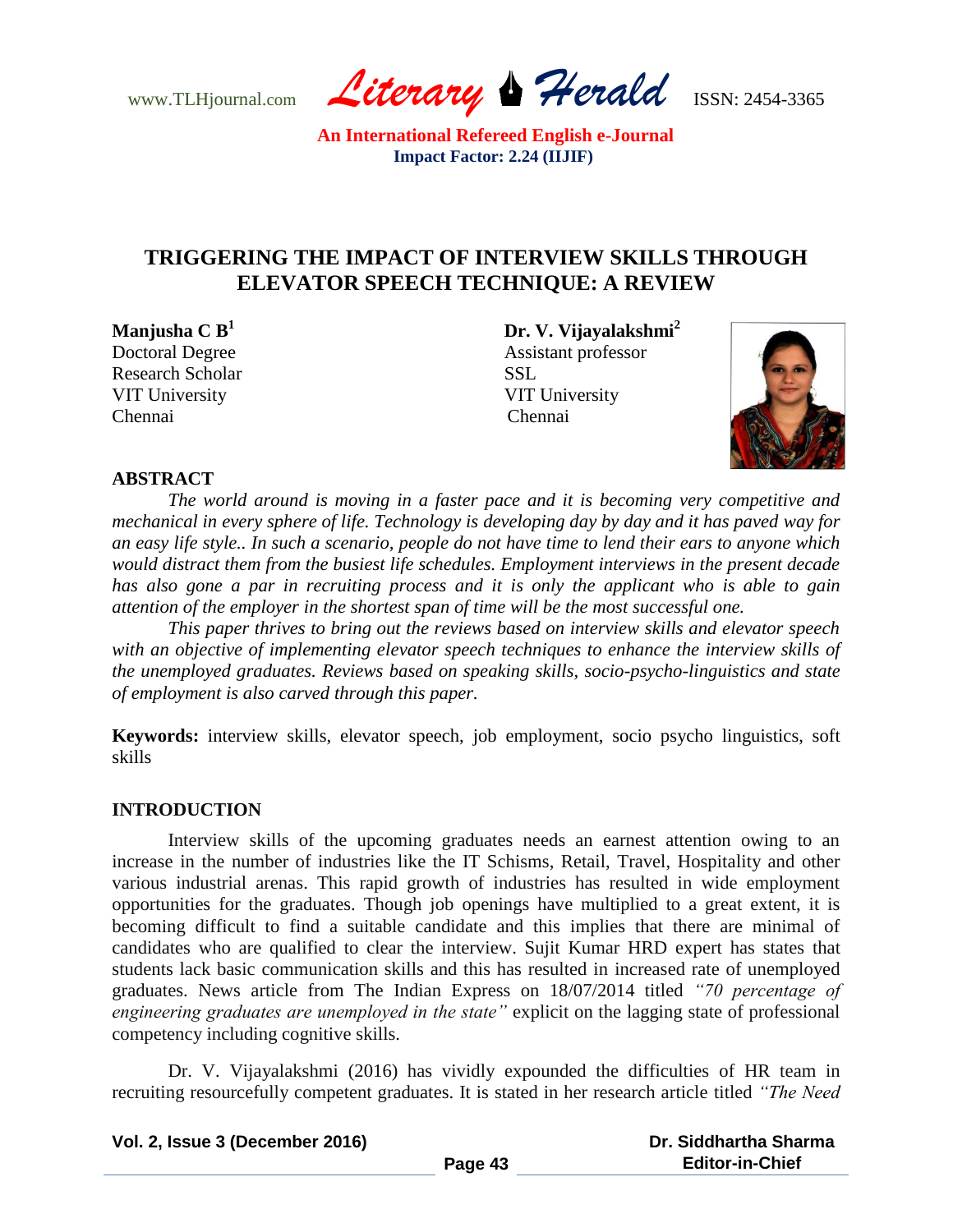www.TLHjournal.com *Literary Herald*ISSN: 2454-3365

*of the Hour for Professional Competence: A Review on Interpersonal Skills and Intrapersonal Skills Theories*" that it is difficult to find suitable candidates and this merely indicates that we have scarcity of alumnae who are employable (2016). The ratio between increase in the number of students who are waiting to be placed and who are employed is to be concentrated immediately because according to India Today January  $25<sup>th</sup>$  of 2016, over 80 percentage of engineering students in India are unemployed this intensely pictures the employability status of engineering students on the whole. Fundamental importance is to be given upon this tremendously increasing unemployability condition especially of the engineering graduates.

Educational institutions have understood the need for inculcating interview skills through soft skills training as a part of academic activity to enhance the overall professional competency of the students. Hence, in order to bridge the gap between employed and unemployed ratio and to ensure better career opportunities, educational institutions have started introducing placement cells within the campus where the students are trained to equip themselves with better professional skills.

Competitive world of today is in process of discovering new things every second and Technological development has paved way for myriads of discoveries and has made life easier. In such a scenario, a graduate with good academic results alone cannot get through the interviews because employees look for employers with unique talents and skills to survive in the dynamic world. It will not be appreciable if a candidate is well versed in communication skills alone. They should be some interesting attributes as well. For this, along with interview skills, if elevator speech techniques are introduced and inculcated, there will be better chances for the students to gain the attention of the interviewer.

This paper aims to present the need for an enhanced interview skill for the modern trend through the techniques of elevator speech to grab better career opportunities. Various reviews based on speaking skill, socio psycho linguistic perspective, theories and importance of interview skill according to various experts are brought out. Structure of this paper is divided as interview skills, definitions of elevator speech, impact of elevator speech in interviews, reviews from early researches, opinions of experts and conclusion.

### **INTERVIEW SKILLS**

Employment interviews are accepted selection procedure keeping in mind many different points of view like communication skills, professional competency and academic performances. In organisations around the world, employment interviews continue to be one of the most frequently methods to assess candidates for employment (Ryan, McFarland and Baron, 1999; Wilk and Cappelli, 2003). According to Frank G. Zarbord school of Business, Purpose of interviewing is "to market your skills, and to allow the employer to discover why you want to work there specifically, whether or not you can do the job, and if you are a good fit. The goal of the first interview is to get the second interview." To market professional skill, and to create an opportunity for the employer to understand the hidden talents to hire the candidate depending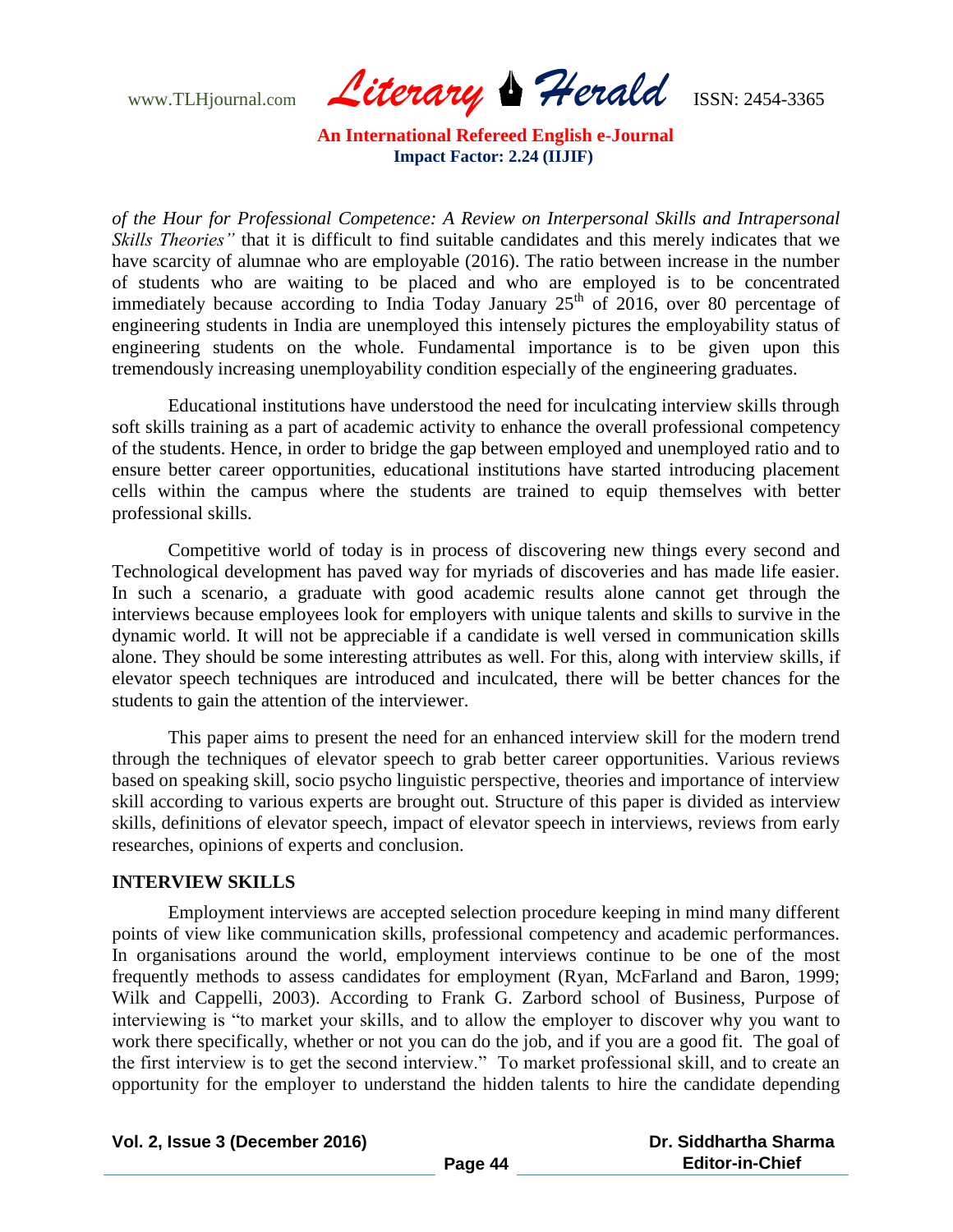www.TLHjournal.com *Literary Herald*ISSN: 2454-3365

upon the eligibility and aptness is the basic scenario of employment interview because it is time for the candidate to fight against the battle alone where the knowledge gained and skills acquired are put to test.

Employment interview is the arena where the soft skills competency and professional etiquettes of the candidate are also tested. Within the short span of time, the applicant will have to impress the interviewer through an enhanced communication skills, body language and expressions of attitude. The contender is put in a platform where maximum has to be explained in the minimum time. Until and unless the aspirant has a good command over language and it will not be possible to reach the zenith of success as spontaneous user of positive words to exhibit the passion and willingness to work.

### **ELEVATOR SPEECH**

An elevator speech is a clear brief message or "commercial" about oneself. It communicates who the person is, what the expectation from the company is and the ways the person can benefit a company or an organisation. In the rapidly developing world of today, technology plays a vital role. Robotics is becoming a boon in all the tech arenas and the concept of Humanoids are emerging. In such a scenario, there are high possibilities for robots to conduct interviews and if it is programmed in a way that there are word limits for each answers, then elevator speech technique will be the only way for performing better in the employment interviews conducted by robots. (Times of India).

A few of the definitions of elevator speech are:

Business dictionary defines elevator speech as "Very concise presentation of an idea covering all of its aspects, and delivered within a few seconds (the approximate duration of an elevator ride)."

Investopedia defines elevator pitch as "A slang term used to describe a brief speech that outlines an idea for a product, service or project. The name comes from the notion that the speech should be delivered in the short time period of an elevator ride, usually 20-60 seconds."

"An elevator pitch is a brief, prepared statement that defines a product, service or outlines the value of an organization or individual in as little as 15 seconds, the length of time of a typical elevator ride." (Whatls,2012). Furthermore, it is added that typically, an elevator pitch begins with an introduction, quickly moves on to a short summary of the subject and concludes with a question or provocative statement intended to make the listener think about the pitch later on. An effective elevator pitch contains clear language that the audience understands and uses layman's terms rather than hard-to-follow technical terms. The pitch is personalized for the intended audience and can be tailored to suit the interests of varied listeners (2012).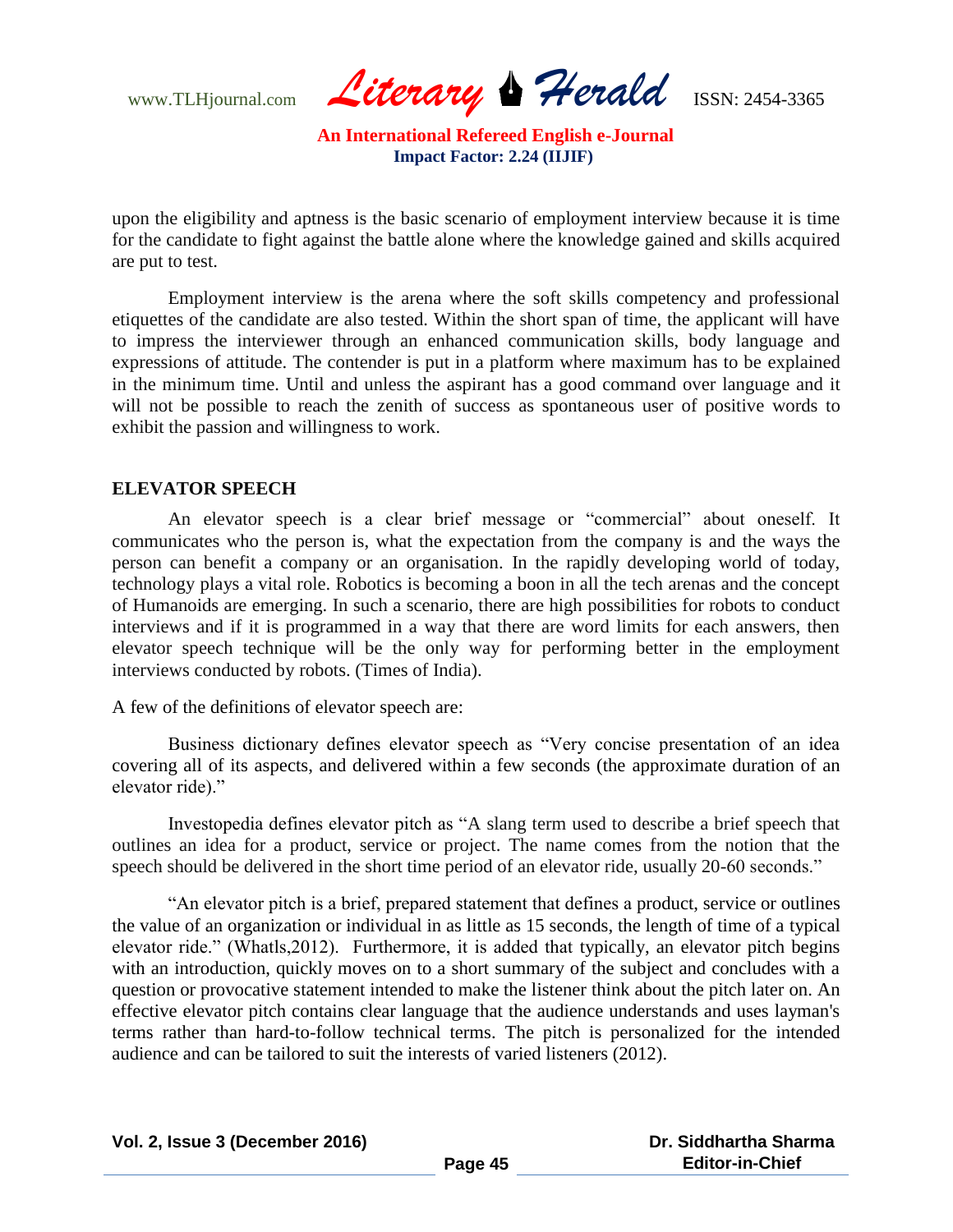www.TLHjournal.com *Literary Herald*ISSN: 2454-3365

To market oneself in an employment interview, appropriate vocabulary is in demand. In a short span of time, the candidate must be able to tell even the minute details of all the achievements without creating any boredom. For this, the techniques of elevator speech are of great help. "Platinum 90" or the first ninety seconds of meeting the interviewer is always the prime time to impress the employer. If this 90 second is used aptly, it will add to the successful moment.

For a better elevated speech, enhanced speaking skill and choice of vocabulary is in demand. From a course work designed by Sridhar and Sahana of IIT Bombay on *Creating your Elevator Speech,* it could be understood that a well crafted elevator speech should be Precise; Problem must be emphasized, should have proper examples and should be free from vague points (2014, 2015). Speaking is a usual act and is carried out by all living beings. But when it comes to a professionalized way of speaking especially in an interview, there are many people who stammer. A well refined speaking skill encompassing good vocabulary, wise usage of words and the need of time management is required. There are ample of researches done to prove that art of speaking is intertwined sociological and psychological state of a person apart from their cultural background.

### **CRITICAL ANALYSIS OF EARLY RESEARCHES**

Kamonpan Boonkit,(2010) in her the research article titled *"Enhancing the development of speaking skills for non-native speakers of English"* states that

"through task based pedagogy, a confidence factor was gradually developed. A taskbased pedagogical design provided opportunities for the course participants to speak in different situations, which helped to make 'passive' vocabulary 'active' and also expanded the English lexicon derived from varied speaking topics"(2010).

Creativity of topics was considered to be a speaking strength, and errors in pronunciation and grammatical structure were categorized as weaknesses of the research findings. Suggestions for speaking improvement for EFL learners mainly covered listening skills, which included listening to music, watching movies, and frequent practice of listening and speaking skills from multimedia websites. The task-based learning design in this qualitative action research could be applied to promote a particular skill or integrated-skill pedagogy in EFL/ESL and other language learning context( Kamonpan Boonkit, 2010).

Research article of Kamonpan will aid the present research study in understanding the basic nuances of speaking skills. Power of vocabulary and the need of choosing apt word could also be understood through this article.

Dr. V. Vijayalakshmi in her research article titled *"The Need of the Hour for Professional Competence: A Review on Interpersonal Skills and Intrapersonal Skills Theories"* (2016) aims at explaining the need for soft skills for the professional competence and reviews the theories of interpersonal and intrapersonal skills where in need for acquiring those skills are considered as

**Vol. 2, Issue 3 (December 2016) Page 46 Dr. Siddhartha Sharma Editor-in-Chief**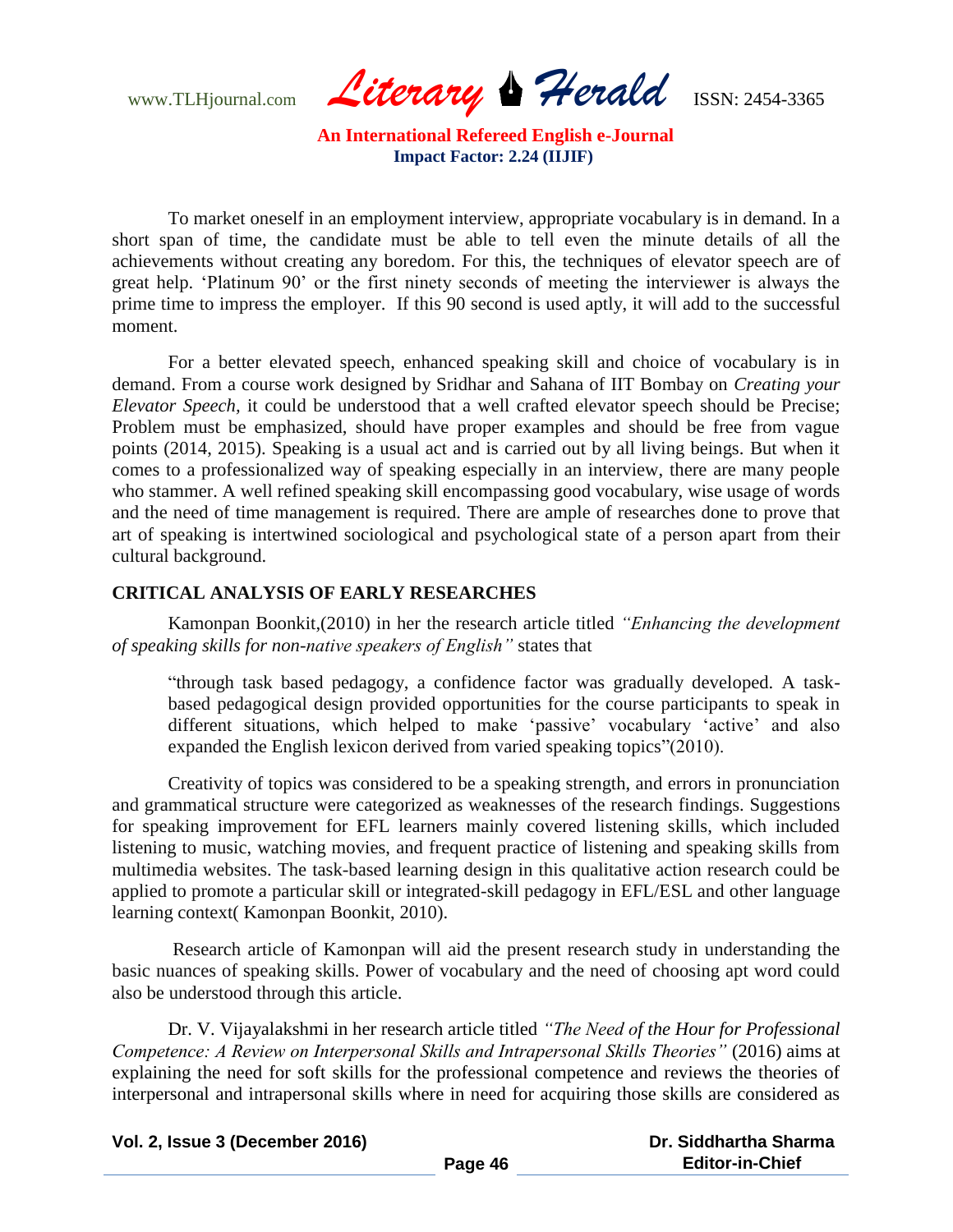www.TLHjournal.com *Literary Herald*ISSN: 2454-3365

the need of the hour by many experts. It has been concluded stating that Soft skills or behavioural skills, which are a cluster of personal qualities like friendliness, optimism, communication skill, teamwork and goal setting, play a significant role in a person"s success and they help one in adapting to novel circumstances. By reviewing the theories on interpersonal and intrapersonal skills, it has been proved that the traditional notion of emphasising on technical knowledge alone is no longer useful for the success of an organisation. So, training the students in soft skills is necessary to gain professional competence. Change is imperative and we need to understand this and must be willing to change. This would lead to a better tomorrow resulting in an improvement in the employable quotient.

Seyed Mahdi Araghi in *"Review of Problems of Adult Efl Learnerns' (Efl) Speaking"*  (2014) has very aptly brought out the various psychological and sociological issues that adds on to the problems of speaking. The problem of learners' language anxiety remains one of the greatest obstacles that teachers have to overcome in language classrooms. The present study was an attempt to review the speaking problems of adult EFL learners. While discussing different factors such as age, aural medium, sociocultural, and affective factors influence EFL learners, Brown (2007) suggests that adult EFL learners learn body language, gestures, eye contact, physical distance in addition to linguistic and semantic rules of the foreign language. On the other hand, there were some factors that cause anxiety for EFL learners. Regarding anxiety of adult EFL learners, the researchers in this study also agree with Steinberg & Horwitz (1986) about the difference between anxious and relax students. The researchers also have experienced that anxious learners paid more attention to accuracy and correct message rather than fluency and interpretive messages. It is suggested that the learners, especially adults, seem to be afraid of making a wrong answer in front of the teacher and their classmates. Thus they try to accept the risk of presenting answers that they are not sure about its accuracy that would make them to focus on forms rather than transfer the message. In sum, the researchers Seyed and others propose that awareness of different factors in adult EFL learners" speaking may help both EFL teachers and learners in their teaching and learning .Finally, with this knowledge in mind; EFL teachers and adult learners may not face with similar mentioned problems again and they can try to remove other barriers of speaking as well.

# **AN INSIGHT TO THE VIEWS OF CONNOISSEURS**

Interview skill is a combination of communication skills and soft skills it is because applicants are graded based on their ability to communicate and talents to handle various professional situations. While focusing on the clusters of interview skill, impact of communication skills like listening, speaking, reading and writing skills are also to be highlighted hence, the following reviews would act an aid in torching the importance of enhanced communication skills for an enriched interview skill.

Backlund, (1990) assigns three areas of knowledge that influence oral communication effectiveness: social knowledge, self-knowledge, and content knowledge. If any one of these is weak oral communication will be somewhat impaired. Other problems that hinder oral

**Vol. 2, Issue 3 (December 2016)**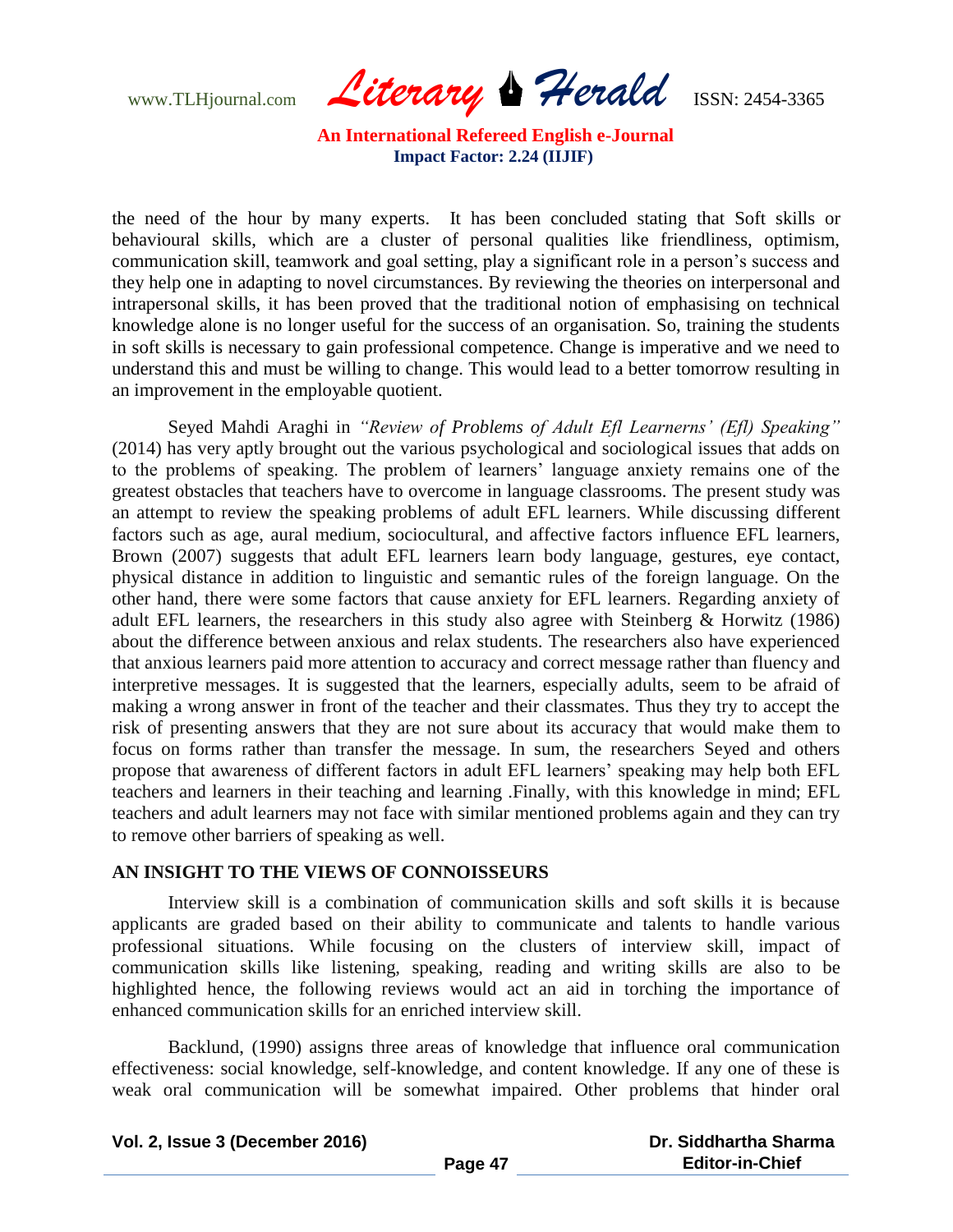www.TLHjournal.com *Literary Herald*ISSN: 2454-3365

communication are: dominating the conversation, using inappropriate volume and pitch, using excessive small talk ignoring someone and constantly interrupting people.

Bashiruddin, (2003) conducted a study to improve student's Oral Communication Skills (OCSs) in lower secondary public school in Karachi, Pakistan. The sample of the study consisted of two schools systems work side by side. One is the private English medium school and second is government Urdu-medium school. English is learnt as a second language in both cases. Both students' and teachers use Urdu language or the regional language to communicate inside the class, and practice traditional methods which focus on reading and writing skills, but productive skills such as: listening and speaking is given importantance. The results of the study discussed the reasons of weakness of students in communication were the English language teachers (ELTs) are not proficient in speaking English and this is the main obstacle in the way to teaching English in Pakistan.

Urrutia, & Vega (2006) conducted an action research project on understanding and actions taken to improve speaking skills through games in a public school called "Federico García Lorca" in Colombia. The sample in this study was twenty girls and twenty boys from 14 to 18 years old. Questionnaires, teacher"s journals and video recordings were used as data collection instruments. The results of the study were the majority of students considered that speaking is the most complicated ability to work out; also, the researchers noticed that students sometimes used English, but the majority of them did not speak during the English class.

Cotter (2007) argues that as students learn to use English in the classroom setting, they should also be involved in learning about how language works. They should be asked to reflect on various aspects of language, to develop a common language for talking about language, and to use this knowledge to evaluate texts critically in terms of effectiveness, meaning and accuracy. "Someone who speaks well would similarly understand when to use different grammar points.

Hamzah & Ting, (2009) conducted a qualitative and action research study on success of using group work in teaching speaking in English classroom in a school. The sample of the study was 33 students and 3 English teachers. The researchers conducted three oral activities where students were observed using questionnaires and three experienced teachers were also observed. Questionnaires, observations and interviews were used as data collection instruments. The researchers carried out a series of questionnaires in Malay language where students could provide their opinions about the group work activities to improve speaking skills and their consciousness of participation in those activities. The results of the study expressed enthusiasm in group work activities and proficiency in spoken language because they were certain of expressing themselves in small groups which avoided anxiety to speak in another language.

Smith and Strong (2009) state that adult language learners are goal oriented and direct their learning to achieve their needs or demands. So, they often look for immediate and relevant value from their studies, and they learn best when they have a role in reaching their learning objectives. Knowles, Holton, and Swanson (1998) agree confirm what Smith and Strong (2009)

| Vol. 2, Issue 3 (December 2016) |         | Dr. Siddhartha Sharma  |
|---------------------------------|---------|------------------------|
|                                 | Page 48 | <b>Editor-in-Chief</b> |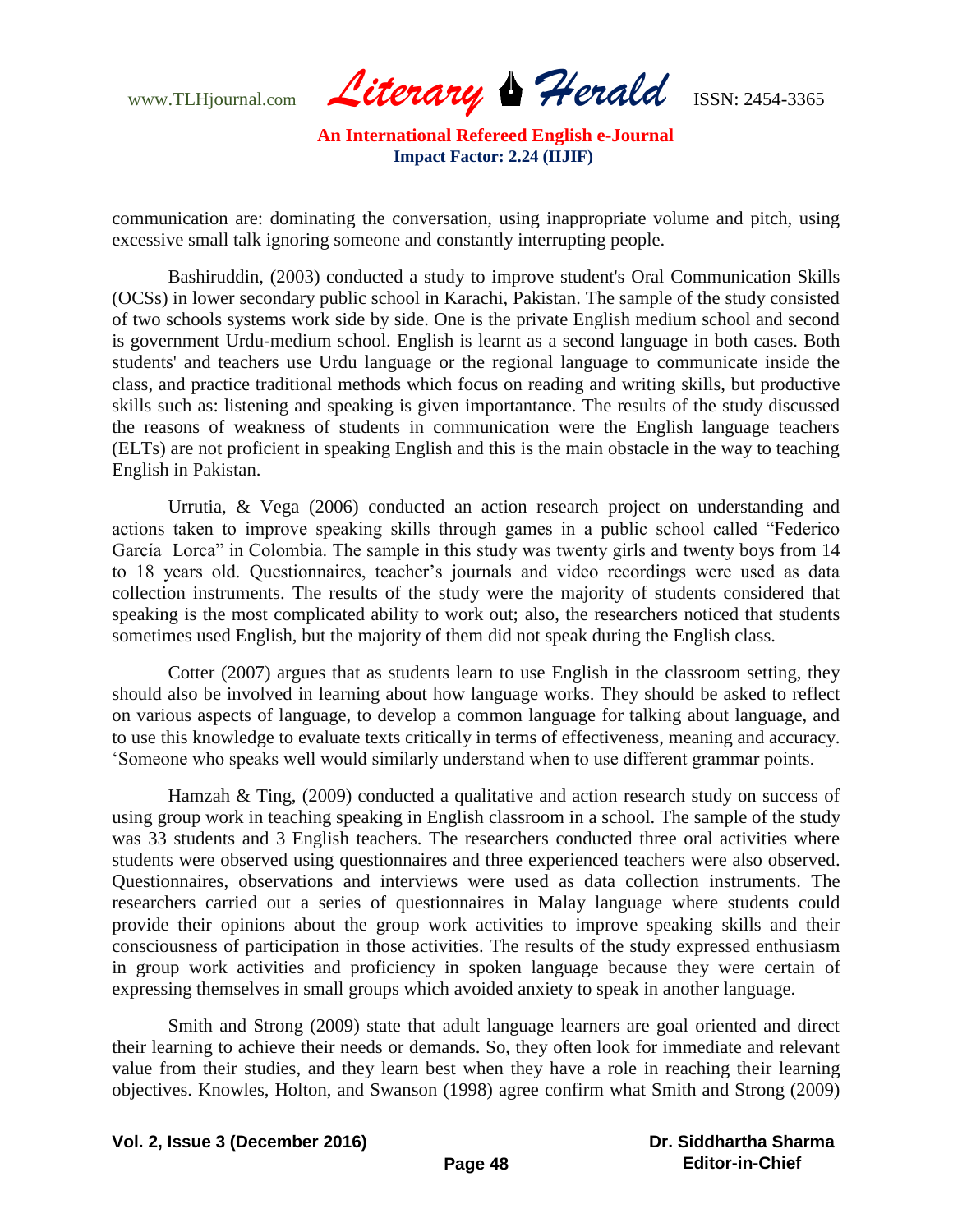www.TLHjournal.com *Literary Herald*ISSN: 2454-3365

said about attributes of adult EFL learners that were propose. Additionally, Knowles, Holton, and Swanson (1998) offer that adults are mature, competent, experienced, multitalented individuals who live complex lives and fulfill a variety of different life roles. These learners have different experience for their learning and may learn in very different ways. Some of them prefer a more process oriented approach with active experimental problem-solving tasks over memorization, while others may prefer learning styles developed during their school years.

#### **CONCLUSION**

Interview skill which is a cluster of personal traits like communication skills, team work, managerial ability, and problem solving aptitude plays a noteworthy role in the life of a person"s accomplishments and it would assist them to become accustomed to new scenarios. In the rapidly developing competitive world, the demand for professional skills keeps increasing. Any sector like aviation, hospitality, industries, educational fields etc, will prefer candidates who have the ability to make things easier. Priority will be for those who have the aptitude to deliver innovative ideas crisply without killing the time of listeners. In short, a person with good language proficiency and equipped with knowledge of how to elevate themselves will be successful one. So, one has to be strong in the techniques of speaking to master over interviews. Life keeps changing resulting in many new challenges and if only a person is equipped with necessary professional skills, it would be possible for them to tackle the challenges in a better way. Endowing oneself with enriched vocabulary and spontaneity would make them more qualified and would improve their level of employability.

# **CITATIONS**

- 1. Boonkita Kamonpan, (2010). *Enhancing the development of speaking skills for non-native speakers of English*. Procedia Social and Behavioral Sciences 2 (2010) 1305–1309. January 6.
- 2. V. Vijayalakshmi,(2016). *Soft Skills-The Need of the Hour for Professional Competence: A Review on Interpersonal Skills and Intrapersonal Skills Theories.* International Journal of Applied Engineering Research ISSN 0973-4562 Volume 11, Number 4 (2016) pp 2859-2864.
- *3.* Elizabeth Charters,( 2003). *The Use of Think-aloud Methods in Qualitative Research An Introduction to Think-aloud Methods.* Brock Education . Vol. 12, No. 2.
- *4.* Al- Eiadeh Abdel-Rahman, Al-Khasawneh Fadi et al.,( 2016). *Improving English Language Speaking Skills of Ajloun National University Students.* International Journal of English and Education ISSN: 2278-4012, Volume:5, Issue:3. July.
- 5. Cotter, Ch. (2007), *Speaking well - four steps to improve your ESL EFL Students Speaking Ability*. http://ezinearticles.com/?Speaking-Well----Four-Steps-ToImprove-Your- ESLEFL-Students-Speaking-Ability&id=631232. 2008 .
- 6. Backlund. (1990), *Strategy Instruction to Improve Speaking Ability in Egypt and Japan.Retrieved* . December 2ed, 2014. http://www. Google. jo/#q= backlund+1990. 2014.

**Vol. 2, Issue 3 (December 2016)**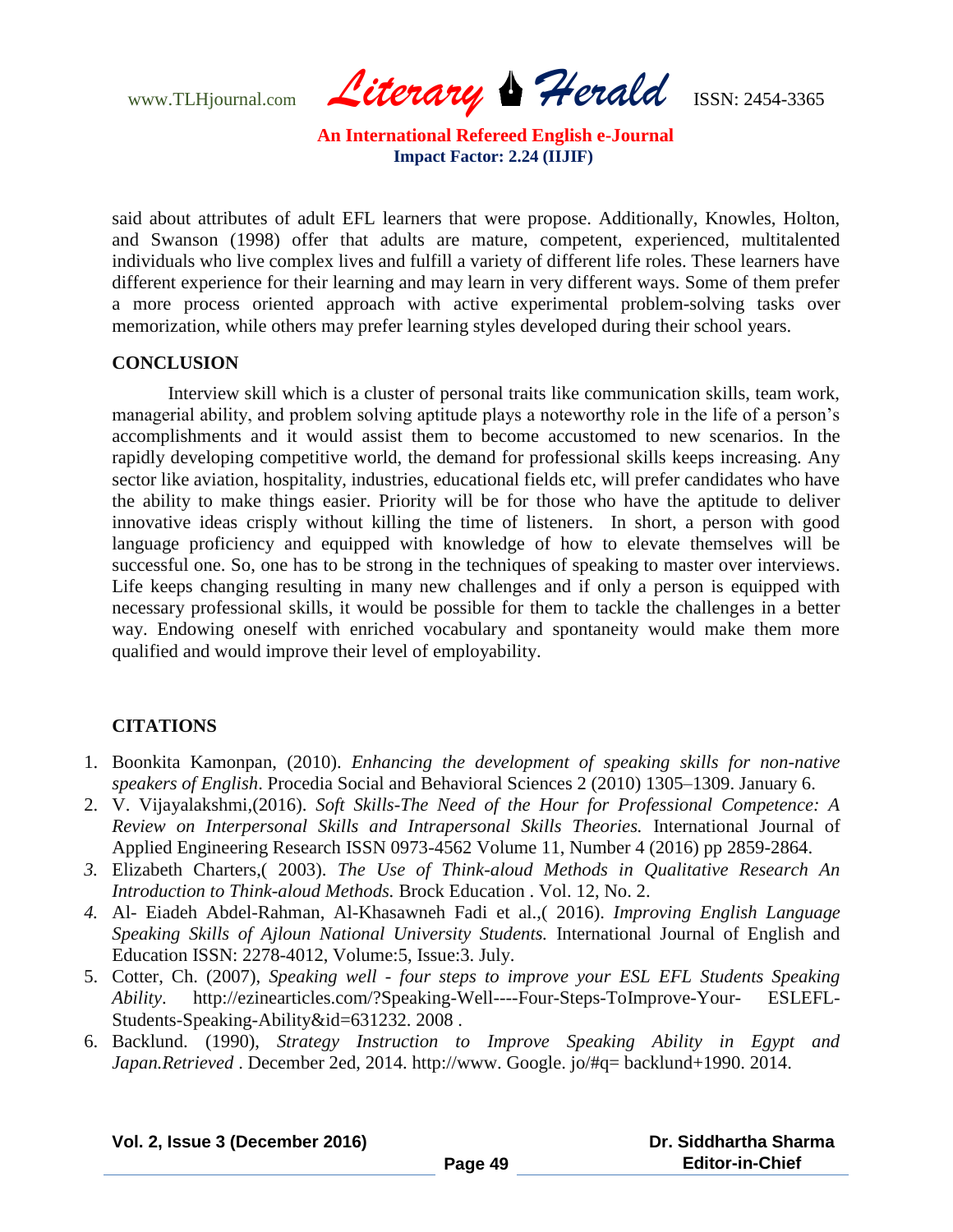www.TLHjournal.com *Literary Herald*ISSN: 2454-3365

- 7. Bashiruddin, A. (2003).*Learning English and learning to teach English: The Case of Two Teachers of English in Pakistan*. Unpublished Doctorate Dissertation, University of Toronto, Canada.
- 8. Urrutia, W., & Vega, E, (2006). *Encouraging Teenagers to Improve Speaking Skills through Games in a Colombian Public School.* PROFILE Issues in Teachers' Professional Development, 12(2) December 2ed, 2014.
- 9. Hamzah & Ting, (2009). *Teaching Speaking Skills Through Group Work Activities: A Case Study Iin Smk Damai Jaya*. Retrieved on February, 2015. http://eprints.utm.my/10255/2/Lu\_Yee\_Ting Hancock. 2015.
- *10.* Araghi Seyed Mahdi, Amineh Roya Jafari., *(2014). Review of Problems of Adult Efl Learnerns' (Efl) Speaking. Volume 7(2), October 2014; 419--‐431. EISSN: 2289--‐2737 & ISSN: 2289- -‐3245.*
- 11. Smith, A. F., & Strong, G,(2009).*Adult Language Learners: Context and Innovation. Teachers of English to Speakers of Other Languages*. Inc. 1925 Ballenger Avenue Suite 550, Alexandria, VA 22314.
- 12. Therese Macan,(2009). *The Employment interview: A Review of Current Studies and Directions for Future Research.* Elsevier 2009.doi:10.1016/j.hrmr.2009.03.006
- 13. Ryan, A.M, McFarland, L., Baron, H & Page, R, *An International Look at Selection Practises: Nation and Culture as Explanations for Variability in Practice.* Personnel Psychology, 52, 359- 391.
- 14. Sridhar Iyer. Sahana, (2016). *Creating Your Elevator Pitch.* IIT Bombay. Course Work HS 791. October 2015, March.
- 15. Frank. G. Interviewing Skills. Retrieved from www.hofstra.edu/pdf/studentaffairs/.../career/zarbcar/zarbcar\_interviewing-skills.pdf
- 16. *Definition of Elevator Speech*. Retrieved from whatis.techtarget.com/
- 17. *Definition of Elevator Speech.* Retrieved from www.investopedia.com/terms/e/elevatorpitch.asp
- 18. *Definition of Elevator Speech*. retrieved from www.businessdictionary.com
- 19. Mannar Mannan, S. (18/07/"14 ). "70 percentage of engineering graduates are unemployed in the state". *The Indian Express.* Retrieved from https://www.quora.com/What-is-the-reason-of**unemployment**-in-**engineering**-in-India.
- 20. *Over 80 Percentage Of Engineering Students In India Are Unemployed.* Retrieved from https:// www.gadgetsnow.com > Gadgets Now > News > Tech News. January  $25<sup>th</sup>$  of 2016,

# **REFERENCES**

- 1. Krashen, S. D., Long, M., & Scarcella, R. (1982). *Age, rate, and eventual attainment in second language acquisition. In Child-adult differences in second language acquisition*. pp. 175- 201. eds. Krashen, S. D., R. Scarcella, M. Long. Rowley, MA: Newbury House.
- 2. Cohen, A. D, (1999).*Strategies in learning and using a second language. Longman*.
- 3. Cook, V, (2001).*Using the first language in the classroom*. Canadian Modern Language Review/La Revue canadienne des langues vivantes, 57(3), 402-423.

|  |  |  |  | Vol. 2, Issue 3 (December 2016) |  |
|--|--|--|--|---------------------------------|--|
|--|--|--|--|---------------------------------|--|